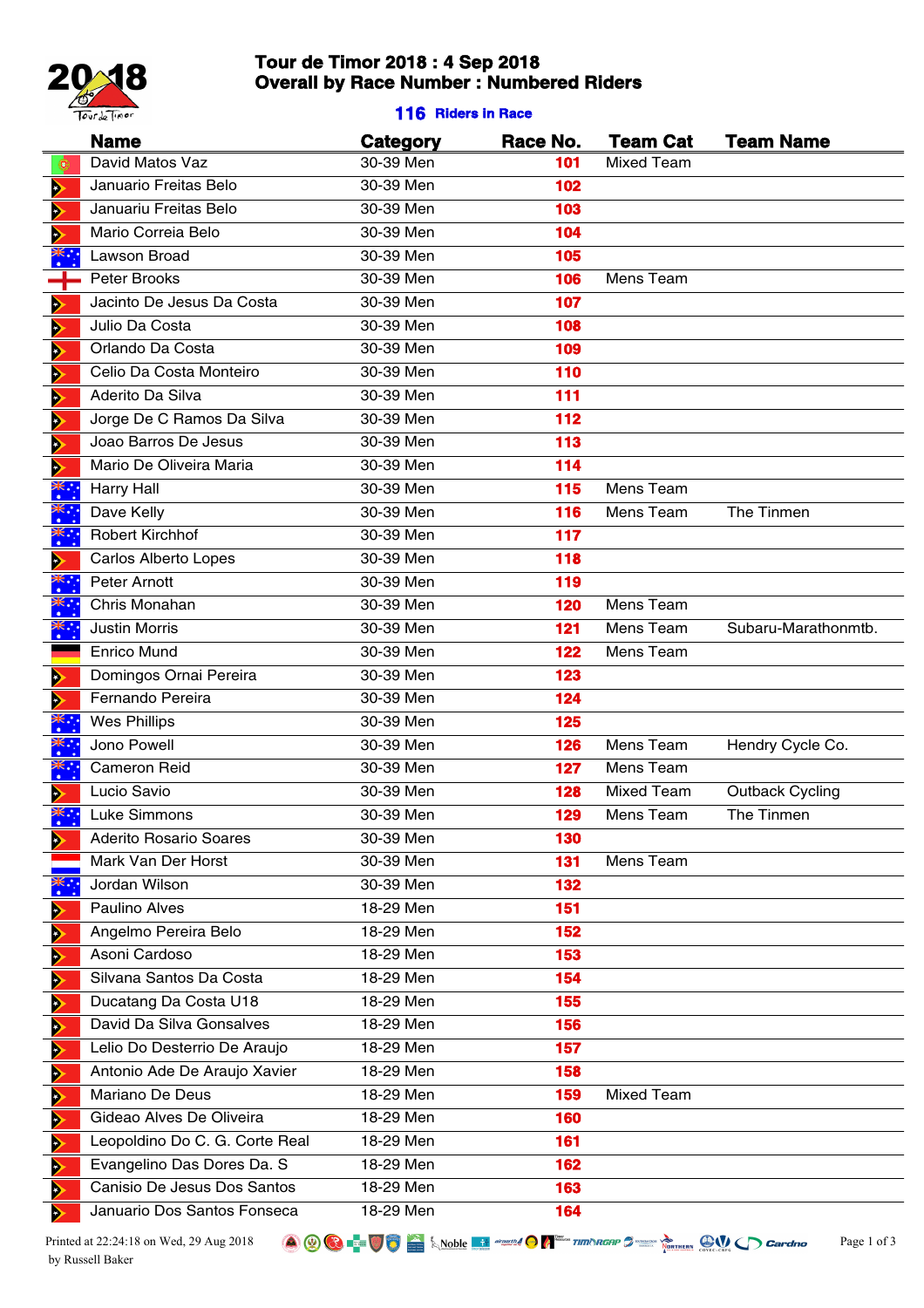

# **Tour de Timor 2018 : 4 Sep 2018 Overall by Race Number : Numbered Riders**

### **116 Riders in Race**

|                       | <b>Name</b>                                     | <b>Category</b>        | Race No.   | <b>Team Cat</b>   | <b>Team Name</b> |
|-----------------------|-------------------------------------------------|------------------------|------------|-------------------|------------------|
| D                     | Jose Antonio Elio                               | 18-29 Men              | 165        |                   |                  |
| D                     | Silvestre Freitas Belo                          | 18-29 Men              | 166        |                   |                  |
| D                     | Edelfonso Freitas Boavida                       | 18-29 Men              | 167        |                   |                  |
| Þ                     | <b>Matias Gomes</b>                             | 18-29 Men              | 168        |                   |                  |
| D                     | Benjamin Gomes Sarmento                         | 18-29 Men              | 169        |                   |                  |
| D                     | Leonel Da Silva Goncalves                       | 18-29 Men              | 170        |                   |                  |
| D                     | Leonel Da Silva Gonsalves                       | 18-29 Men              | 171        |                   |                  |
| D                     | Frederico Maia                                  | 18-29 Men              | 172        |                   |                  |
| D                     | Sergio Maria Carlos                             | 18-29 Men              | 173        |                   |                  |
|                       | Daniel Miller-Moran                             | 18-29 Men              | 174        |                   |                  |
| D                     | Leopoldo Moniz                                  | 18-29 Men              | 175        |                   |                  |
| D                     | Afriano Lopo Mono                               | 18-29 Men              | 176        |                   |                  |
| D                     | Diamantimor Sandro Monteiro Seixas              | 18-29 Men              | 177        |                   |                  |
| Þ                     | Ermenegildo Da Costa Neves                      | 18-29 Men              | 178        |                   |                  |
| D                     | Jose Quefi                                      | 18-29 Men              | 179        |                   |                  |
| Þ                     | Jose Alvaro Ramos Belo                          | 18-29 Men              | 180        |                   |                  |
| D                     | Lerio Pereira S. Belo U18                       | 18-29 Men              | 181        |                   |                  |
| Þ                     | Natalino De Araujo Sarmentu                     | 18-29 Men              | 182        |                   |                  |
| D                     | Augustu Teixeira                                | 18-29 Men              | 183        |                   |                  |
| D                     | Julio Tilman Mendonca                           | 18-29 Men              | 184        |                   |                  |
| $\blacktriangleright$ | Joao Bosco Ximenes                              | 18-29 Men              | 185        |                   |                  |
|                       | Kenneth Blacklock                               | 40-49 Men              | 201        | Mens Team         | Rolnstones2      |
|                       | <b>Richard Burrage</b>                          | 40-49 Men              | 202        |                   |                  |
| ؉ٞ<br>;               | <b>Marlon Butler</b>                            | 40-49 Men              | 203        | Mens Team         | The Tinmen       |
| ⋗                     | Zíšsopol Caminha                                | 40-49 Men              | 204        |                   |                  |
|                       | Jules Crawshaw                                  | 40-49 Men              | 205        |                   |                  |
| ॕ                     | <b>Adrian Curry</b>                             | 40-49 Men              | 206        | Mens Team         |                  |
| ⋗                     | Honorio Da Costa                                | 40-49 Men              | 207        |                   |                  |
| D                     | Carlos Da Silva Godinho                         | 40-49 Men              | 208        |                   |                  |
| ⋗                     | Antonio Gomes                                   | 40-49 Men              | 209        |                   |                  |
|                       | <b>Timothy Goulding</b>                         | 40-49 Men              | 210        |                   |                  |
|                       | Cameron Judson                                  | 40-49 Men              | 211        |                   |                  |
|                       | Dave Lyons                                      | 40-49 Men              | 212        | Mens Team         | Hendry Cycle Co. |
| ⋗                     | Daniel Malo                                     | 40-49 Men              | 213        |                   |                  |
| Þ                     | Gracindu Da Costa Martis<br>Fabiao Ricardo Neto | 40-49 Men<br>40-49 Men | 214<br>215 |                   |                  |
| D                     | Thomas Opande                                   | 40-49 Men              | 216        | <b>Mixed Team</b> | Dili Mtb Club    |
|                       | Robin Perry                                     | 40-49 Men              | 217        | Mens Team         | The Tinmen       |
|                       | Pedro Miguel Pinto Carvalho De                  | 40-49 Men              | 218        |                   |                  |
| *∵                    | Ramon Pollach                                   | 40-49 Men              | 219        | Mens Team         | Rolnstones       |
|                       | Ondrej Simetka                                  | 40-49 Men              | 220        | Mens Team         |                  |
| ⋗                     | <b>Tome Soares</b>                              | 40-49 Men              | 221        |                   |                  |
|                       | Matt Wilkinson                                  | 40-49 Men              | 222        |                   |                  |
|                       | John Da Costa                                   | 50-59 Men              | 251        | Mens Team         |                  |
|                       | David Dennis                                    | 50-59 Men              | 252        |                   |                  |
|                       | Karl Dunbar                                     | 50-59 Men              | 253        | Mens Team         | Rolnstones2      |
|                       |                                                 |                        |            |                   |                  |